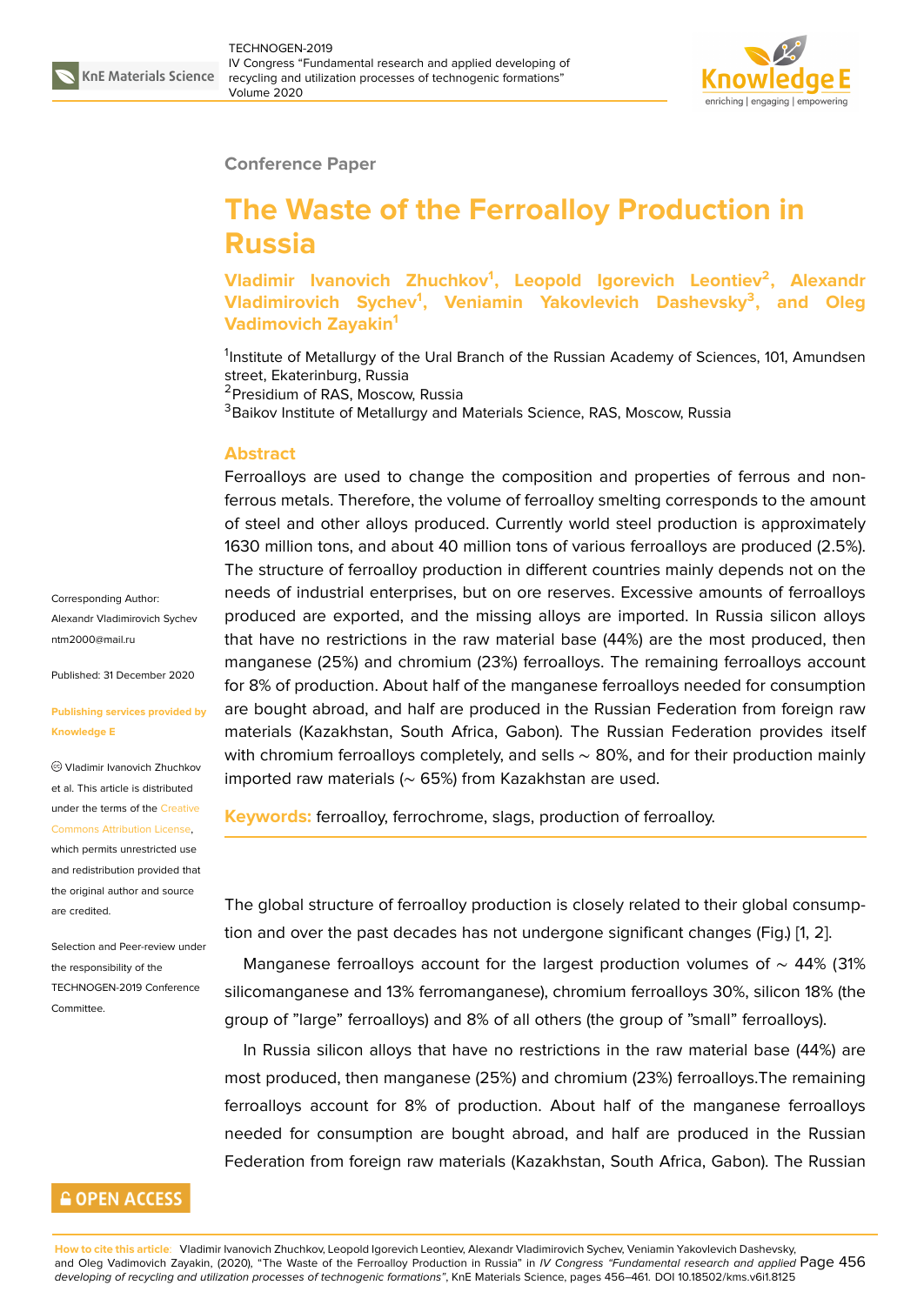

**Figure** 1: The global structure of ferroalloy production

Federation provides itself with chromium ferroalloys completely, and sells ∼ 80%, and for their production mainly imported raw materials (∼ 65%) from Kazakhstan are used.

The main of the total ferroalloys volume (∼ 90%) is produced in ore heat-treating furnaces of a mine type by the carbothermic method (manganese, chromium, and siliceous ferroalloys). Waste generation in ferroalloy production occurs mainly in the form of slag, dust and sludge from gas purification, as well as in the form of "ferroalloy gas". The volume of formation of these products depends on the applied charge materials and production technology.

The main waste products are slags, the amount and composition of which depends on the production technology used [3].

Since practically no slags and dusts are formed at the ferroalloy enterprises, their volumes were calculated based on the known values of the melted ferroalloys, the slag rate and the specific amount of dust [a](#page-4-2)nd sludge per ton of alloy.

In the literature and review materials there is a discrepancy in the number of ferroalloys produced in the Russian Federation. The article [4] indicates that the volume of all types of ferroalloys in Russia is ∼ 1.1 million tons, and the publication [5] reports that more than 1.73 million tons. The authors adopted volumes according to the latest data [5]. In the production of high-carbon ferromanganese [a](#page-4-3)nd silicomanganese by the carbothermic method, the slag ratio depending on the composition of the g[an](#page-4-4)gue ore and its manganese content is 1.2–1.6 and 1.1–1.3, respectively [1, 6]. The ratio of slag in the s[m](#page-4-4)elting of high-carbon ferrochrome and silicochrome (in a single-stage method)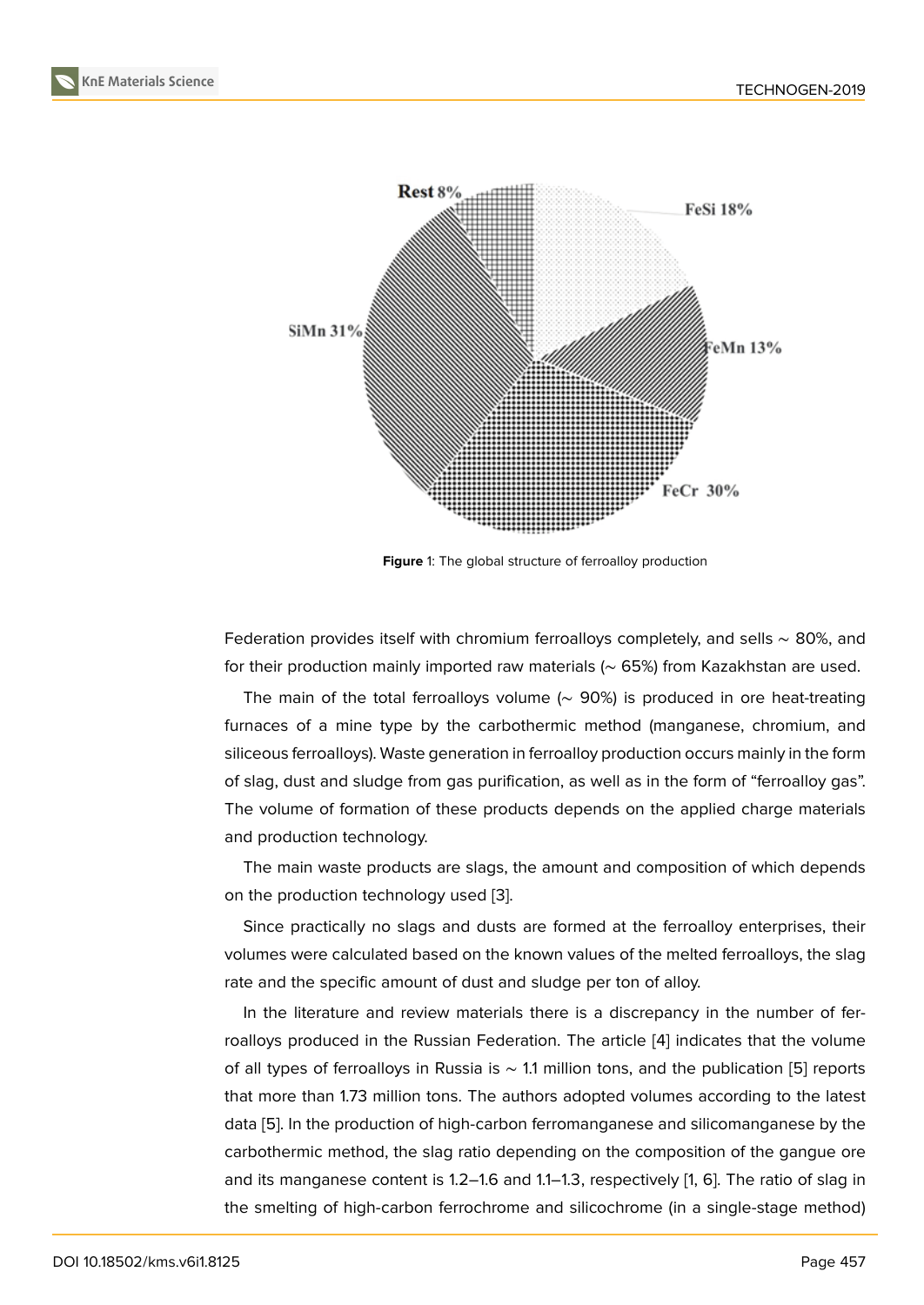varies from 0.9 to 1.1; upon receipt of silicon alloys (ferrosilicon) is, depending on the alloy grade, 0.05–0.1 (0.1 adopted) [6].

After crystallization and cooling, the slags of the production of ferroalloys by the carbothermic method do not crumble and remain in lumpy form, without requiring additional stabilization measures [3[\].](#page-4-5) Estimation of the volume of dust and sludge from gas cleaning can be done on the basis of dust generation in ferroalloy production. The amount of dust and sludge in the production of ferromanganese in blast furnaces is about 10 and 100 kg / t of alloy, r[es](#page-4-2)pectively. Dust formation during the production of high-carbon ferrochrome in electric ore-thermal furnace is about 50–150 kg / t, and silicon alloys (depending on the composition) are in the range of 60–150 kg / t [3].

The volume of slag, dust, and sludge formed during the production of ferroalloys is quite large — about 1.2 million tons/year only for the group of "large" ferroalloys (tab.).

| <b>Alloys</b>   | Volume of<br>ferroalloys,<br>th. tonnes | Slag         |                     | Dust            |                     | Sludge          |                          |
|-----------------|-----------------------------------------|--------------|---------------------|-----------------|---------------------|-----------------|--------------------------|
|                 |                                         | Ratio (avg.) | Mass, th.<br>tonnes | Output,<br>kq/t | Mass, th.<br>tonnes | Output,<br>kg/t | Volume,<br>th. tonnes    |
| Silicomanganese | 291                                     | 1.2          | 349                 | 10 <sup>1</sup> | 2.9                 | 100             | 29.1                     |
| Ferromanganese  | 167                                     | 1.4          | 233                 | 10 <sup>1</sup> | 1.7                 | 10              | 16.7                     |
| Chrome alloys   | 436                                     | 1.0          | 436                 | 150             | 65.0                |                 | -                        |
| Silicon alloys  | 839                                     | 0.1          | 84                  | 120             | 10.1                |                 | $\overline{\phantom{0}}$ |
| All             | 1733                                    |              | 1102                |                 | 79.7                |                 | 45.8                     |

TABLE 1: Annual production of slag, dust and sludge

\* Data for the group of "large" ferroalloys, comprising ∼ 90% of production

The chemical and granulometric compositions of these wastes are diverse and depend on the type of ferroalloys. Ferrosilicon slag contains 15–25% metal inclusions, about 32% SiO $_{\rm 2}$ , 18% CaO, and 16% Al $_{\rm 2}$ O $_{\rm 3}$ . Gas treatment dust consists of 85–98% amorphous SiO $_2$ . In slags of carbon ferrochrome is,%: 4–5 Cr $_2$ O $_3$ ; 40–48 MgO; 40–45 SiO2; 15-18 Al $_2$ O; in dusts of gas purification 20–40% Cr $_2$ O $_3$ . High-carbon ferromanganese slags contain a significant amount of manganese oxides (15–18% MnO), 35–42% CaO, 32–36% SiO $_{\rm 2}$ , 16–25% MnO, 30–35% CaO, 18–25% in dust and gas purification sludges SiO $_2$ . Ferrosilicon manganese slag is also rich in manganese (15–17% MnO) and also contains 48–50% SiO<sub>2</sub> and 17–18% CaO.

There are fewer problems with slag collection and storage. To capture dust and sludge requires the construction of expensive gas treatment systems. The organization of work with finely dispersed material is more difficult compared to lumpy slags. One of the problems of dust collection in the exhaust gases from furnaces is a significant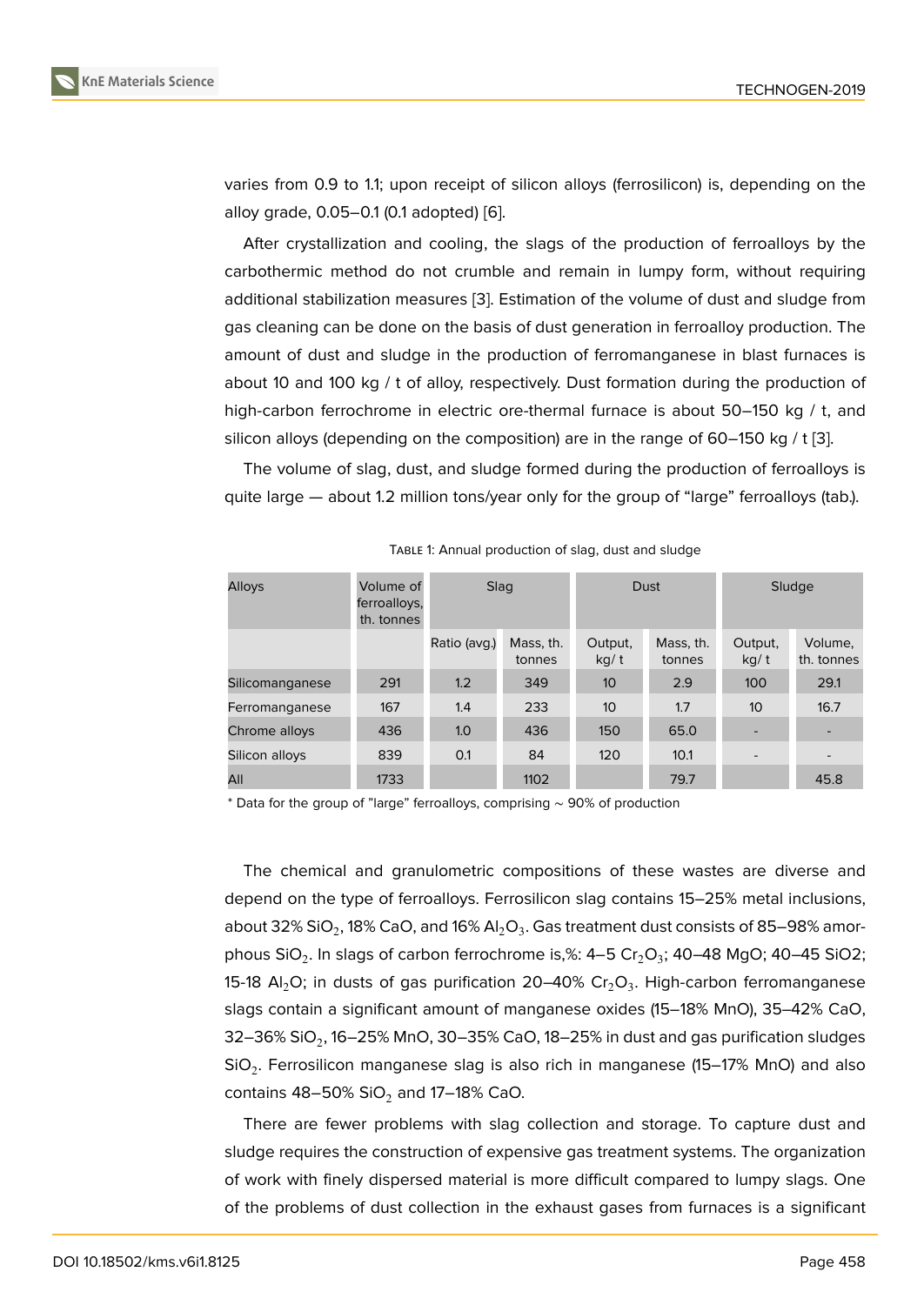difference in the designs of ferroalloy furnaces, which in their design are open, halfclosed, closed and tight. For the most efficient dust collection and elimination of dilution of ferroalloy gas with air, it is advisable to use closed and tight furnaces [3].

Dusts from the production of ferro- and silicomanganese, containing a significant amount of manganese and having a size of 1–40 μm, are rationally used after pelletizing as an additive to the ore part of the charge.

The dust captured in gas treatment plants from the production of high-carbon ferrochrome is dispersive and, like the slags of high-carbon ferrochrome, have high refractoriness. They can be used in the manufacture of lining materials [7].

Dust production of silicon ferroalloys is a valuable product - silica fume, which can be used in the production of high-quality concrete for high-rise construction and hydraulic structures [8].

Slags from the production of various ferroalloys differ in their chemical and particle size distribution, have diverse technological characteristics and are used in many industrial fields [\[6](#page-5-0)]. Ferroalloy slag contains the kings of the finished alloy and unreduced oxides of the main elements of the alloys. In addition, they have strength, abrasion, and fire resistance [8].

Currentl[y, t](#page-4-5)he processing and using of ferroalloy waste is carried out as follows [6, 9, 10]. Slags of manganese ferroalloys process with crushing, granulation of liquid slags, separation of m[et](#page-5-0)al particles from it, and processing for slag products. Slag from smelting of silicomanganese is used mainly for processing on crushed stone after crushi[ng](#page-4-5) [or](#page-5-1) [gra](#page-5-2)nulation. The slag sand formed during crushing (fraction 0–5 mm), containing up to 20% of the kings of the alloy, is used to obtain agglomerate. Slag of high-carbon ferromanganese and metallic manganese are used for direct alloying of steel. Fine fractions of these slags may be subjected to separation (pneumatic separation and water precipitation methods).

Slag of carbon ferrochrome is highly durable and is used in the form of crushed stone in road construction. These slags are subjected to primary crushing up to 120 mm followed by magnetic separation, and then recrushing up to 70 mm and screening with dispersion into fractions. Slags of low- and low-carbon ferrochrome when cooled, they crumble into powder with a particle size <0.1 mm, in which there are metal beads. Slag powder is used for liming acidic soils, the manufacture of self-hardening building materials and household chemicals. Self-decaying slags are first cleaned of the metal component. For separation, an air separator and magnetic separators of weak and strong fields are used.

Ferrosilicon slag contains from 40 to 60% of metal kings and scrap of ladle residues, as well as up to 15% of silicon carbide. The processing of such slags consists of crushing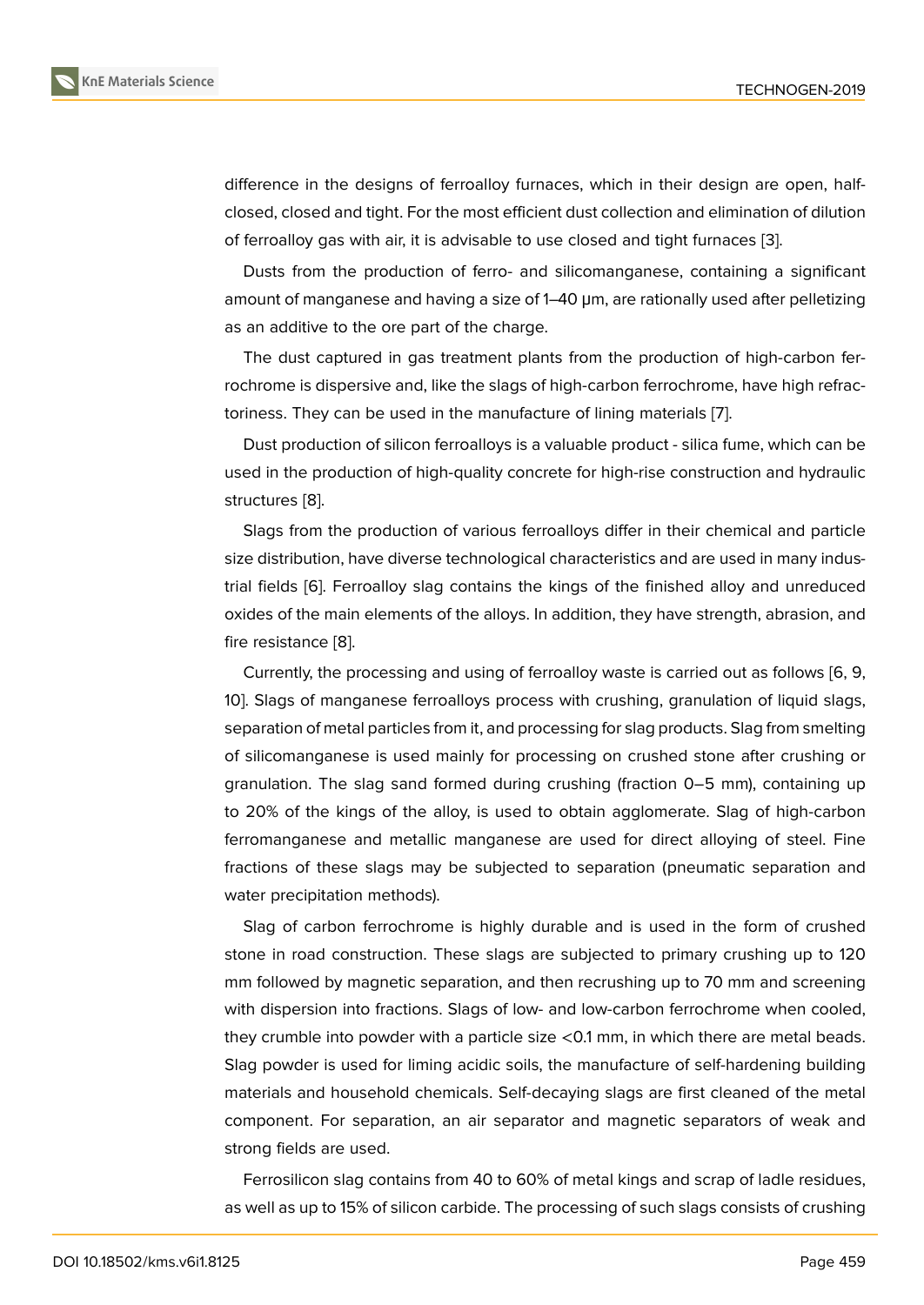to fractions <0.1 mm and sieving. Extraction of metal in metal concentrate is 75%. The bulk of the slag is reused in the production cycle.

To improve the situation on the formation and use of ferroalloy production wastes in the Russian Federation, it is necessary to organize:

- maximum capture and collection of industrial waste (dust, slag and sludge);

- obtaining reliable information about the complex of their physico-chemical characteristics

(chemical and fractional composition, humidity, etc.);

- determination of a rational way of involving each technogenic material in production.

# **Funding**

This work was carried out according to the state assignment for IMET UB RAS by the Program of Fundamental Research of State Academies and according to the project of the Russian Foundation for Basic Research No. 18-29-24027.

# **References**

- [1] Zhuchkov, V. I., *et al*. (2007). *Technology of Manganese Ferroalloys. Part 1. High carbon ferromanganese*. Yekaterinburg: Ural Branch of the Russian Academy of Sciences.
- <span id="page-4-1"></span><span id="page-4-0"></span>[2] Zhuchkov, V. I., Leontiev, L. I. and Dashevsky, V. Y. (2018, Оctober-November). The State and Development of Metallurgy of Ferroalloys in Russia. Presented at *Proceedings of Prospects for the Development of Metallurgy and Mechanical Engineering using Completed Fundamental Research and R&D:* FERROALLOYS, *Yekaterinburg, Russia*. Yekaterinburg: Alpha Print.
- [3] Zhdanov, A. V., *et al*. (2014). Ferroalloy Waste Management. *Steel,* issue 3, pp. 92–98.
- [4] Boyarko, G. Y. and Khatkov, V. Y. (2018). Commodity Flows of Ferroalloys in Russia. *Ferrous metals*, issue 3, pp. 60–63.
- <span id="page-4-3"></span><span id="page-4-2"></span>[5] Analytical group "MetalResearch LLC". The market of ferroalloys in 2017–2018: production in Russia. *Metal Research.* Retrieved January 14, 2019 from http://www. metalresearch.ru/ferroalloys\_market\_2017--2018.html.
- <span id="page-4-4"></span>[6] Smooth, V. A., *et al*. (2004) *Design and Equipment of Electric Steelmaking and Ferroalloy Workshops*. Dnepropetrovsk: System Technologies.
- <span id="page-4-5"></span>[7] Kashcheev, I. D., *et al*[. \(2012, June\). The Main C](http://www.metalresearch.ru/ferroalloys_market_2017--2018.html.)haracteristics of Slag and Dust Generated in the Production of Ferrochrome. Presented at *Proceedings*